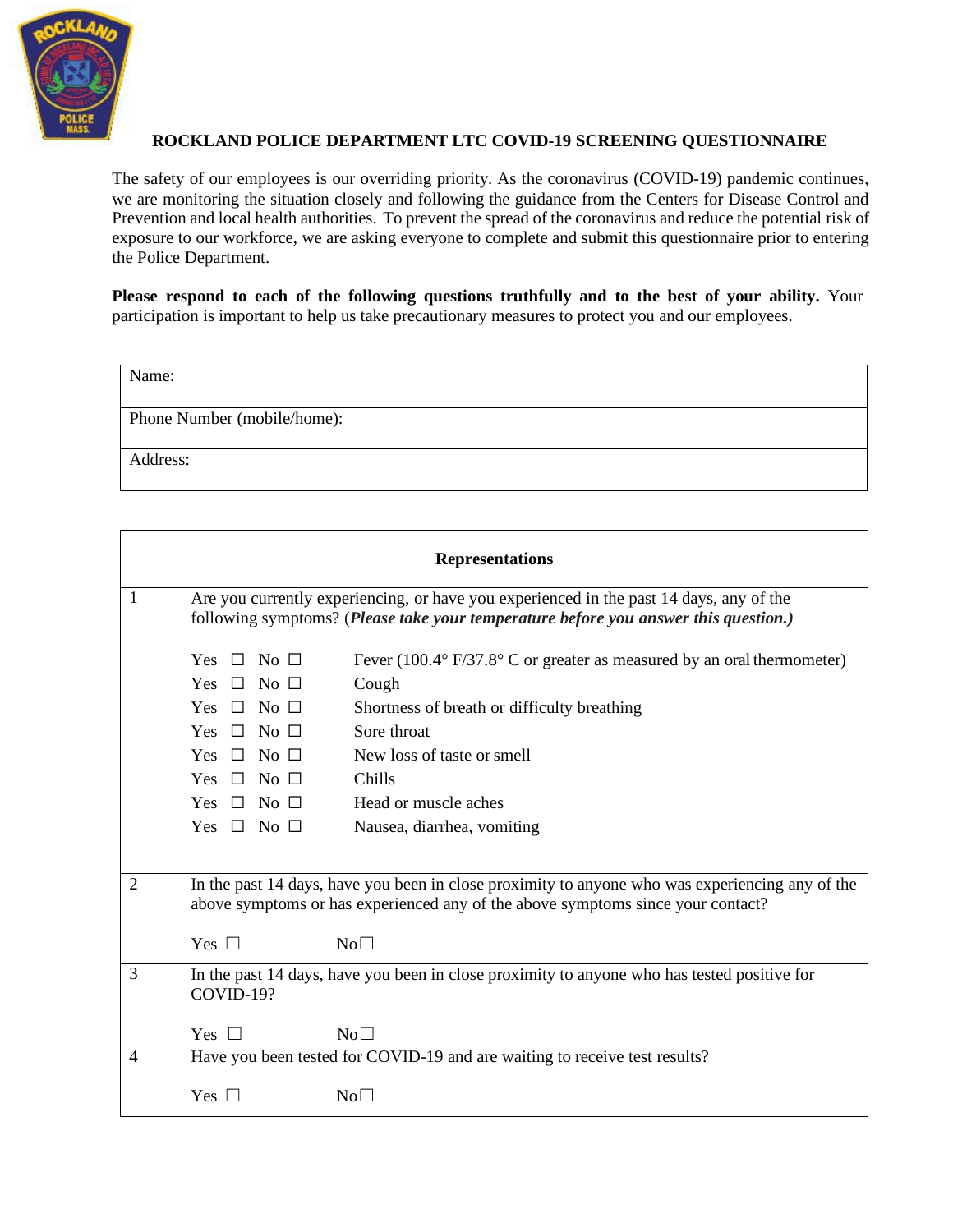| 5              | Have you have tested positive for COVID-19, or are you presumptively positive for COVID-19<br>based on your health care provider's assessment or your symptoms? |  |  |  |  |  |  |
|----------------|-----------------------------------------------------------------------------------------------------------------------------------------------------------------|--|--|--|--|--|--|
|                | Yes $\square$<br>No <sub>1</sub>                                                                                                                                |  |  |  |  |  |  |
|                |                                                                                                                                                                 |  |  |  |  |  |  |
|                |                                                                                                                                                                 |  |  |  |  |  |  |
| 6              | In the past 14 days, have you been on a commercial flight or traveled outside of the United<br>States?                                                          |  |  |  |  |  |  |
|                | Yes<br>N <sub>o</sub>                                                                                                                                           |  |  |  |  |  |  |
| $\overline{7}$ | In the past 14 days, have you been in close proximity to anyone who has been on a commercial<br>flight or traveled outside of the United States?                |  |  |  |  |  |  |
|                | Yes<br>N <sub>o</sub>                                                                                                                                           |  |  |  |  |  |  |
|                | <b>Certification</b>                                                                                                                                            |  |  |  |  |  |  |
|                | I hereby certify that the responses provided above are true and accurate to the best of my<br>knowledge.                                                        |  |  |  |  |  |  |
|                |                                                                                                                                                                 |  |  |  |  |  |  |
|                |                                                                                                                                                                 |  |  |  |  |  |  |
|                |                                                                                                                                                                 |  |  |  |  |  |  |
|                |                                                                                                                                                                 |  |  |  |  |  |  |
|                |                                                                                                                                                                 |  |  |  |  |  |  |

Signature: Date: Date: Date: Date:

Note: The information collected on this form will be used to determine only if you will be allowed to enter the Police Department for Licensing Purposes.The information on this form will be maintained as confidential.

| Access to Police Department (circle one:) Approved |  | Denied |
|----------------------------------------------------|--|--------|
|                                                    |  |        |

When you arrive at the Police station for your permit please follow the below procedures.